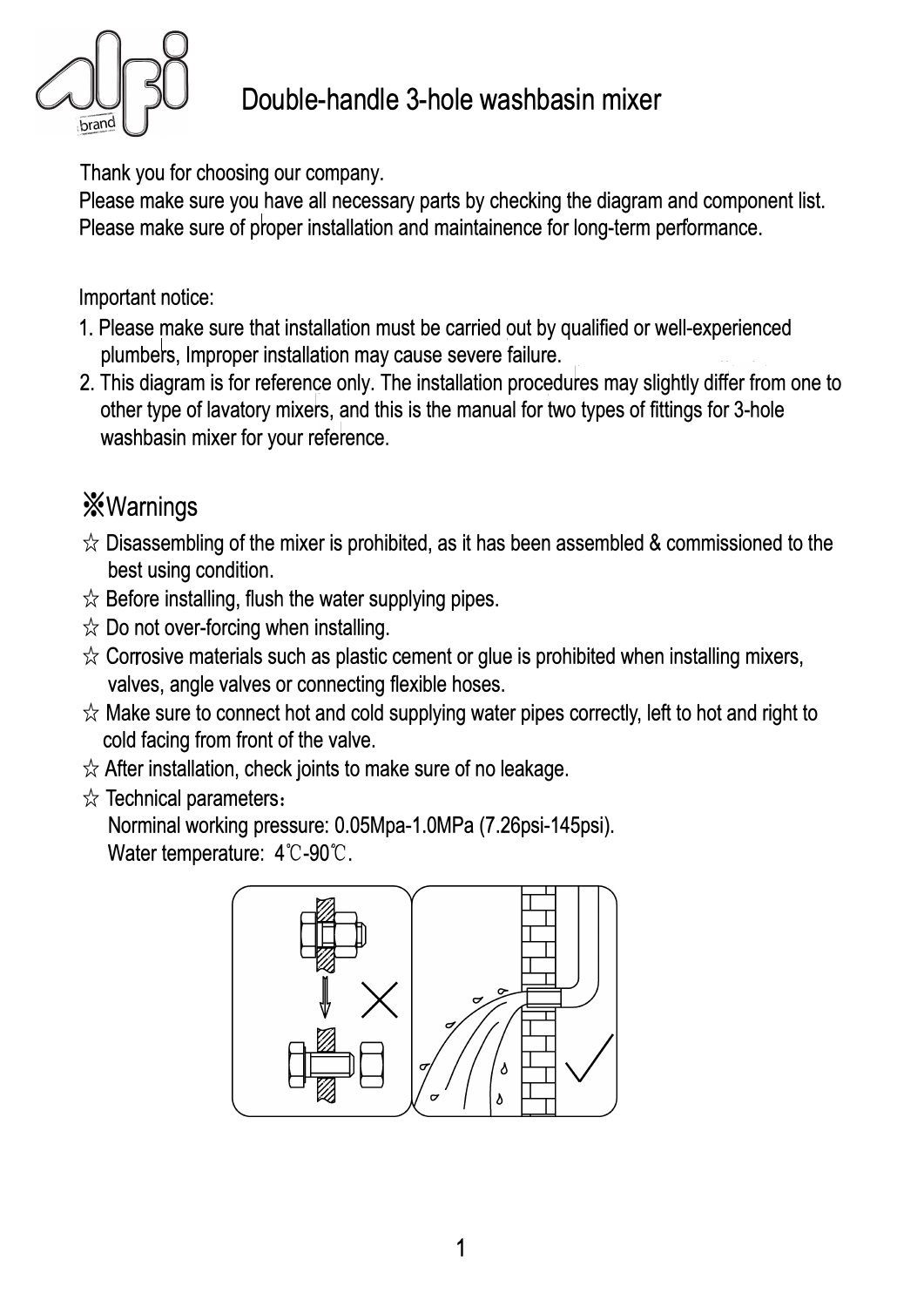$\overline{2}$ 

 $\overline{2}$ 

 $\overline{2}$ 

 $\overline{2}$ 

 $\overline{2}$ 

 $\overline{2}$ 

 $\overline{2}$ 

 $\overline{2}$ 

 $\overline{2}$ 

 $\overline{1}$ 

 $\overline{1}$ 

 $\overline{1}$ 

 $\overline{1}$ 

1

 $\overline{1}$ 

 $\overline{1}$ 

 $\overline{2}$ 

 $\overline{1}$ 

 $\mathbf 1$ 

## A-type fixing



※ Diagram